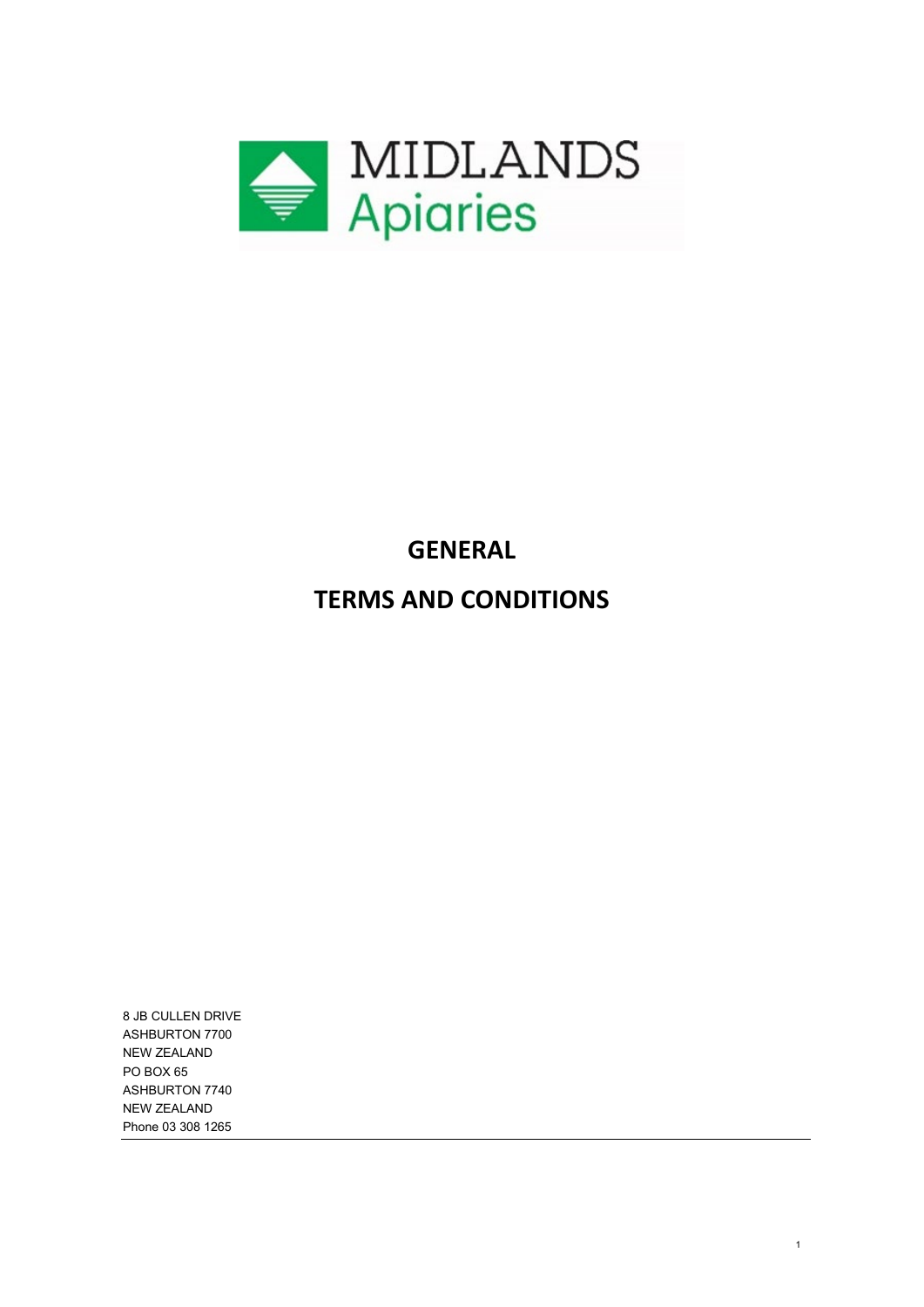#### **1. Definitions**

- **1.1** Whenever the following terms appear in the Agreement, they shall have the respective meanings specified below unless the context otherwise requires:
	- **1.1.1 "Agreement"** means this Supply Agreement together with all related Schedules, as may be amended, modified or supplemented from time to time, in accordance with these terms.
	- **1.1.2 "Buyer's Marks"** means the logos, labelling and/or packaging designs provided by the Buyer.
	- **1.1.1 "Buyer's Region or Market"** means the geographical areas set out in the agreement.
	- **1.1.2 "Business Day"** means a day on which New Zealand banks are open for business in Christchurch, other than a Saturday, Sunday or public holiday in Christchurch.
	- **1.1.3 "Certificate of Analysis" or "COA"** means the Certificate of Analysis document issued for the Products, prepared by either the Supplier or external laboratory, for each lot of Product delivered to the Buyer.
	- **1.1.4 "Commencement Date"** means, the date that Contract Period starts, unless otherwise agreed in writing.

#### **1.1.5 "Confidential Information"** means:

- (i) the terms and conditions of this Agreement; and
- (ii) all data and information:
	- (a) directly or indirectly disclosed to or obtained from any employee, advisor, agent or consultant, in the course of negotiating or performing this Agreement, whether in written, electronic or oral form;
	- (b) relating to the Products; and
	- (c) includes, but is not limited to, all specifications, product lists, manufacturing processes, technical information, strategies, forecasts, projects, plans, financial information or any of its related companies, sales and pricing information, marketing information, strategies and data, designs, and all other documents, records and information (in whatever form) of a party or any of its related companies which is of a confidential nature.
- **1.1.6 "Confirmation Order"** means the written confirmation issued by the Supplier, to the Buyer, in respect to any supply request from the Buyer, confirming the Products, Purchased Quantity, the Unit Price, Total Purchase Price and the expected Delivery Date.
- **1.1.7 "Contract Period"** means the contract length in terms of time set out in the agreement.
- **1.1.8 "Delivery Date"** in relation to any Confirmation Order means the requested delivery date, as specified in the Confirmation Order.
- **1.1.9 "Delivery Destination"** means the final delivery Port or City.
- **1.1.10 "Delivery Procedures and Specifications"** means the procedures, specifications and requirements set out in the agreement.
- **1.1.11 "Force Majeure Event"** means any circumstance or event beyond the reasonable control of ether party including, without limitation, any 'acts of God' or the public enemy, flood, earthquake, storm, cyclone, tornado, hurricane, typhoon, lightening, fire, explosion, epidemic, war, embargos, riots, hostilities or civil disturbance, lock outs, strikes or other labour disputes or industrial actions, regulation, law or restriction of any Government or other competent authority; failure of public utilities or common carriers; an act or omission of any governmental department or regulatory body not directly or indirectly caused by an act or omission by the relevant party, its employees, representatives, agents, contractors or advisers.
- **1.1.12 "Health Certificate"** means the 'Certificate for Bee Products Exported from New Zealand' which is issued by the New Zealand Ministry for Primary Industries.
- **1.1.13 "Manufacturing Site"** means the premises and location where the Product will be or was manufactured.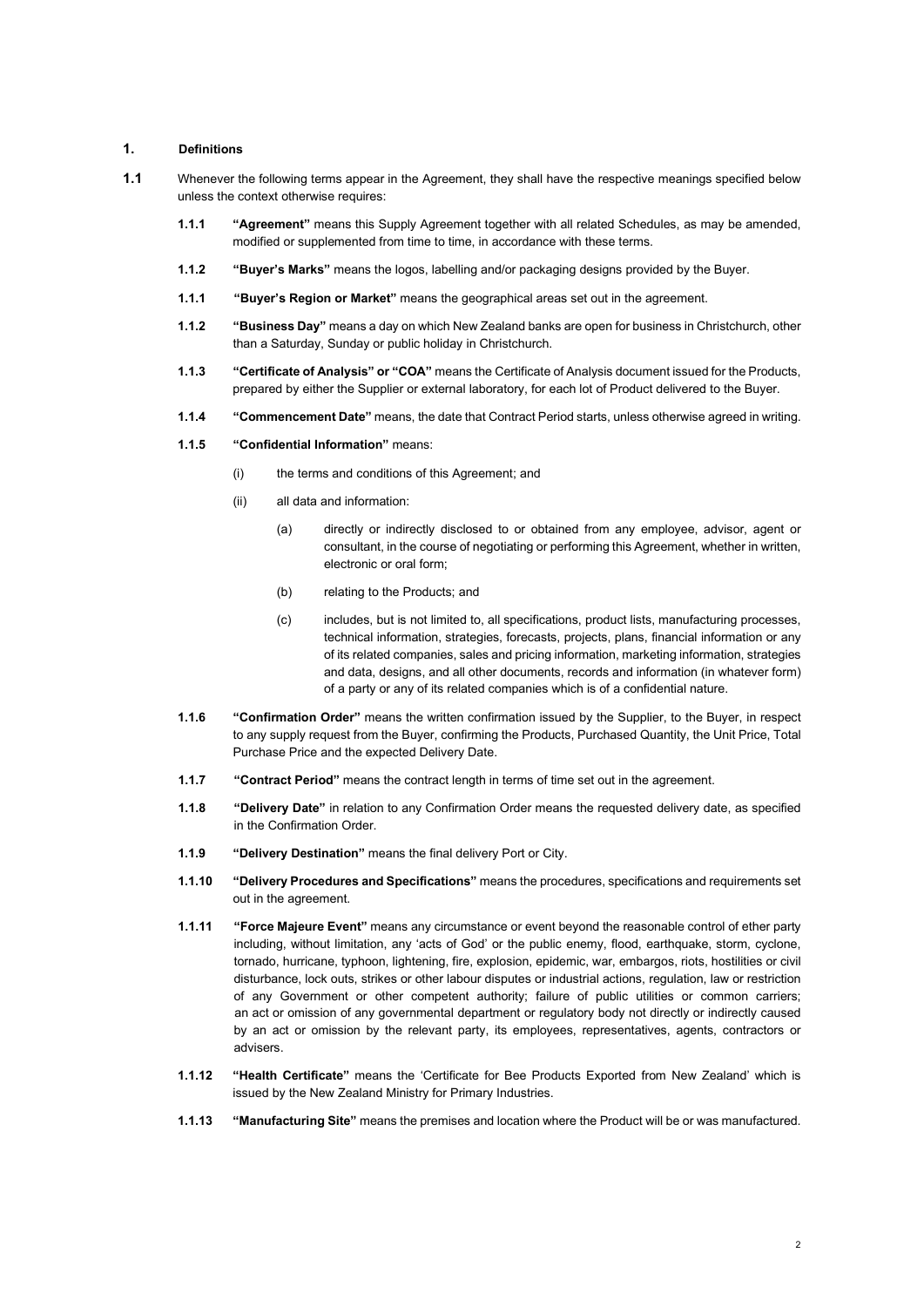- **1.1.14 "Minimum Quantity"** shall mean the minimum amount of the Products the Buyer shall purchase from the Supplier, on any Purchase Order, in order that the production quantity is economically viable.
- **1.1.15 "New Zealand Dollars"** or **"NZD"** means the lawful currency of New Zealand.
- **1.1.16 "Packing and Labelling Specifications"** in respect of any Product, means the specifications and requirements set out in the agreement.
- **1.1.17 "Party"** means either the Supplier or the Buyer and **"Parties"** shall refer to the both.
- **1.1.18 "Payment Term"** means the agreed period of time and/or date by which the Buyer will pay to Supplier for the Product, including any specific conditions of payment.
- **1.1.19 "Period"** means a measure of time, typically in weeks, months or years.
- **1.1.20 "PPSR"** means the Personal Property Securities Register.
- **1.1.21 "PPSA"** means the Personal Property Securities Act 1999.
- **1.1.22 "Price"** means the price for the Products (excluding GST), as defined in the agreement.
- **1.1.23 "Price List"** means the list detailing the Unit Price of each Product.
- **1.1.24 "Product Formulation"** is the product requirements and pack sizes associated to any Product.
- **1.1.25 "Product"** means a product specified in the agreement.
- **1.1.26 "Purchase Order"** means a purchase order issued by the Buyer, in relation to the Contract, addressed to the Supplier, specifying the requested quantity of each Product.
- **1.1.27 "Purchased Quantity"** in relation to any Product, means the quantity of that Product requested by the Buyer. The Purchase Quantity will be confirmed by the Supplier in the 'Confirmation Order'.
- **1.1.28 "Review Date"** means the date or dates the Product Pricing will be reviewed and re-issued.
- **1.1.29 "Shipping Documents"** in relation to any Confirmation Order refers to the Health Certificate, Commercial Invoice, Packing List, Bill of Lading, Telex Release, Insurance Documentation, and any other documents as may be required, issued in respect of each delivery of Product(s) manufactured and despatched to the Buyer.
- **1.1.30 "Total Purchase Price"** in respect of any Confirmation Order, means the aggregate of the Unit Price for the Purchased Quantity in that Confirmation Order.
- **1.1.31 "Unit Price"** in relation to any Product refers to the price payable by the Buyer to the Supplier for each unit of the defined Product, as may be amended, supplemented, revised or re-issued by the Supplier from time to time, in accordance with this agreement.

#### **1.2** General references

In this Agreement, unless the context otherwise requires:

- **1.2.1** the singular includes the plural and vice versa;
- **1.2.2** a reference to any gender includes all genders;
- **1.2.3** a reference to a Clause or Schedule includes all clauses of, and schedule to this Agreement, forming part of this Agreement;
- **1.2.4** the word person denotes an individual, a company, partnership, joint venture, an association of persons (whether corporate or not), authority, trust, state or government, in each case, whether or not having a separate legal personality;
- **1.2.5** a reference to dollars or "\$" is a reference to the New Zealand currency and all amounts payable by a party under this Agreement are to be paid in New Zealand dollars unless, unless otherwise agreed in writing;
- **1.2.6** headings are for convenience of reference only and do not affect the interpretation of this Agreement;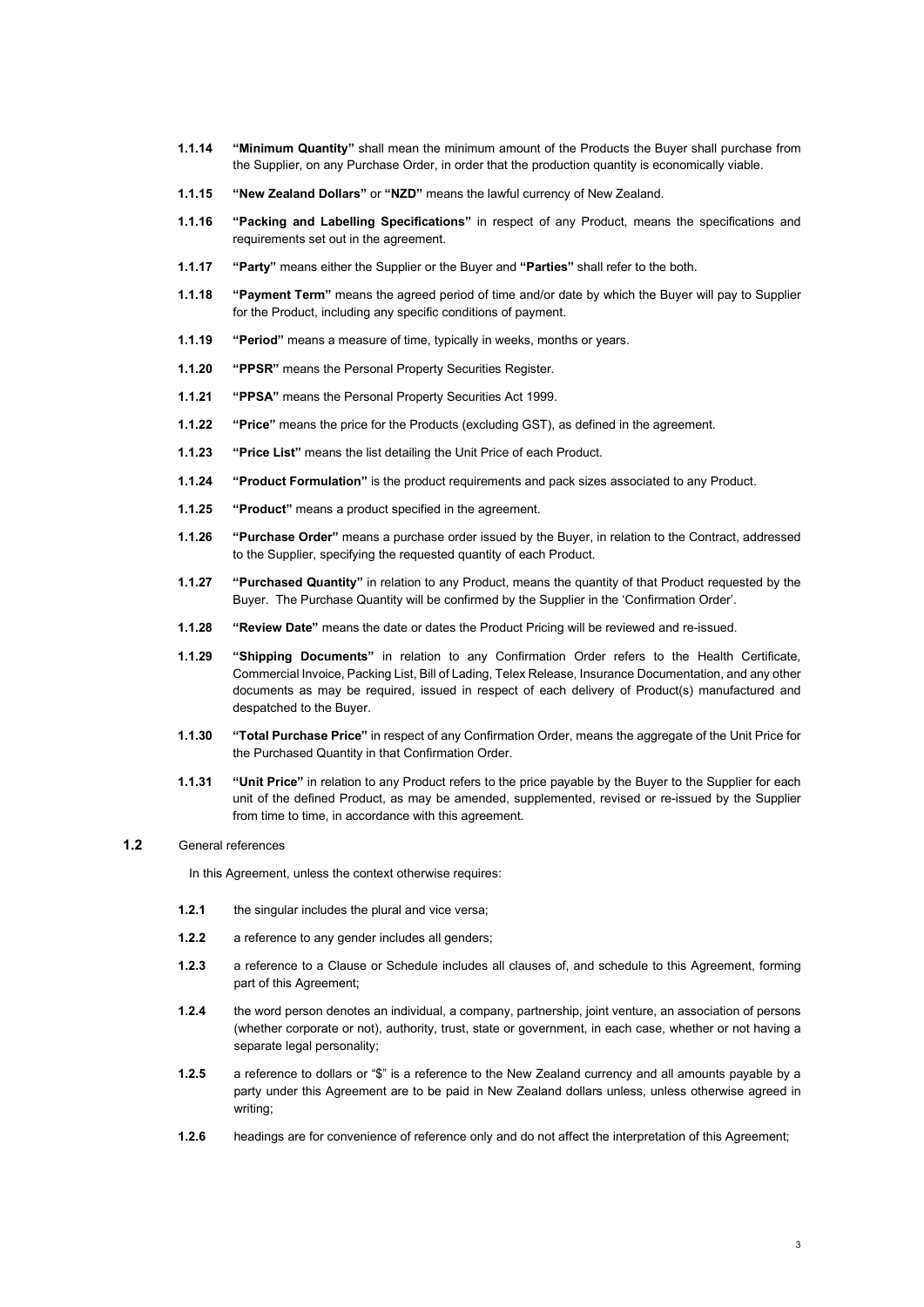- **1.2.7** a reference to this Agreement or another related document includes any variation or replacement of either of them;
- **1.2.8** a reference to a statute or other law includes regulations and other instruments under it and consolidations, amendments, re-enactments or replacements of any of them (whether before or after the date of this Agreement);

### **2. Sale and Purchase**

**2.1** The Buyer shall purchase from the Supplier and the Supplier shall manufacture, sell and deliver to the Buyer the Products as set out in the Agreement.

#### **3. Purchase Orders**

#### **3.1 Purchase Order**

- **3.1.1** The Buyer can at any time, during the Contract Period, request the Supplier to supply and deliver Products as required and confirm this request by issuing a Purchase Order to the Supplier. If the Buyer has any special requests, it must confirm these to the Supplier in the Purchase Order.
- **3.1.2** Upon receipt of the Purchase Order, the Supplier shall review it and provide a Confirmation Order within five (5) business days.
- **3.1.3** Once confirmed, a Purchase Order cannot be amended, cancelled or revoked except with the express written consent of the Supplier.
- **3.1.4** If the Supplier agrees to vary any Purchase Order after a Confirmation Order has been provided, the Buyer shall reimburse the Supplier for any costs associated with the amendment.
- **3.1.5** If the Buyer wishes to inspect the Products prior to delivery, it must lodge a request prior to the order being manufactured. The Supplier will confirm the date and arrangements for the Buyer to carry out the inspection. Any costs associated with this inspection shall be the Buyers cost.

#### **3.2 Delivery Date**

**3.2.1** The Supplier will endeavour to meet the Buyer's requested delivery date. However, the Buyer shall not request a delivery date which is earlier than sixty (60) days after the date of the Purchase Order, without first obtaining written approval from the Supplier.

### **3.3 Obligation to Manufacture, Sell and Deliver**

- **3.3.1** Following issue of the Confirmation Order, the Supplier will schedule the manufacture, and the delivery of the Products as set out in the Confirmation Order and will endeavour to despatch the product in time to meet the stipulated delivery date.
- **3.3.2** The Buyer acknowledges that the Supplier shall use all reasonable endeavours to accept all Purchase Orders issued by the Buyer, but such acceptance is dependent on the availability of the raw material inputs.
- **3.3.3** Where the raw material inputs are unavailable or fail to meet the Buyer's requirements, the Supplier will produce and despatch the remaining Products from the Confirmation Order. The Supplier shall not be held responsible for the availability of Products and raw material and the non-supply of any product or quantity of product.

#### <span id="page-3-0"></span>**3.4 Projections**

- **3.4.1** The Buyer shall work with the Supplier to help determine the requirements for future order requirements.
- **3.4.2** The Buyer will endeavour to provide the Supplier with an estimate of the gross tonnes of each Product required for the next six (6) months to assist the Supplier in sourcing and procuring sufficient products and other raw materials.
- **3.4.3** The Supplier will use these estimates to help plan the procurement of future product and raw material requirements but makes no guarantee that such products and quantities will be available for future orders from the Buyer.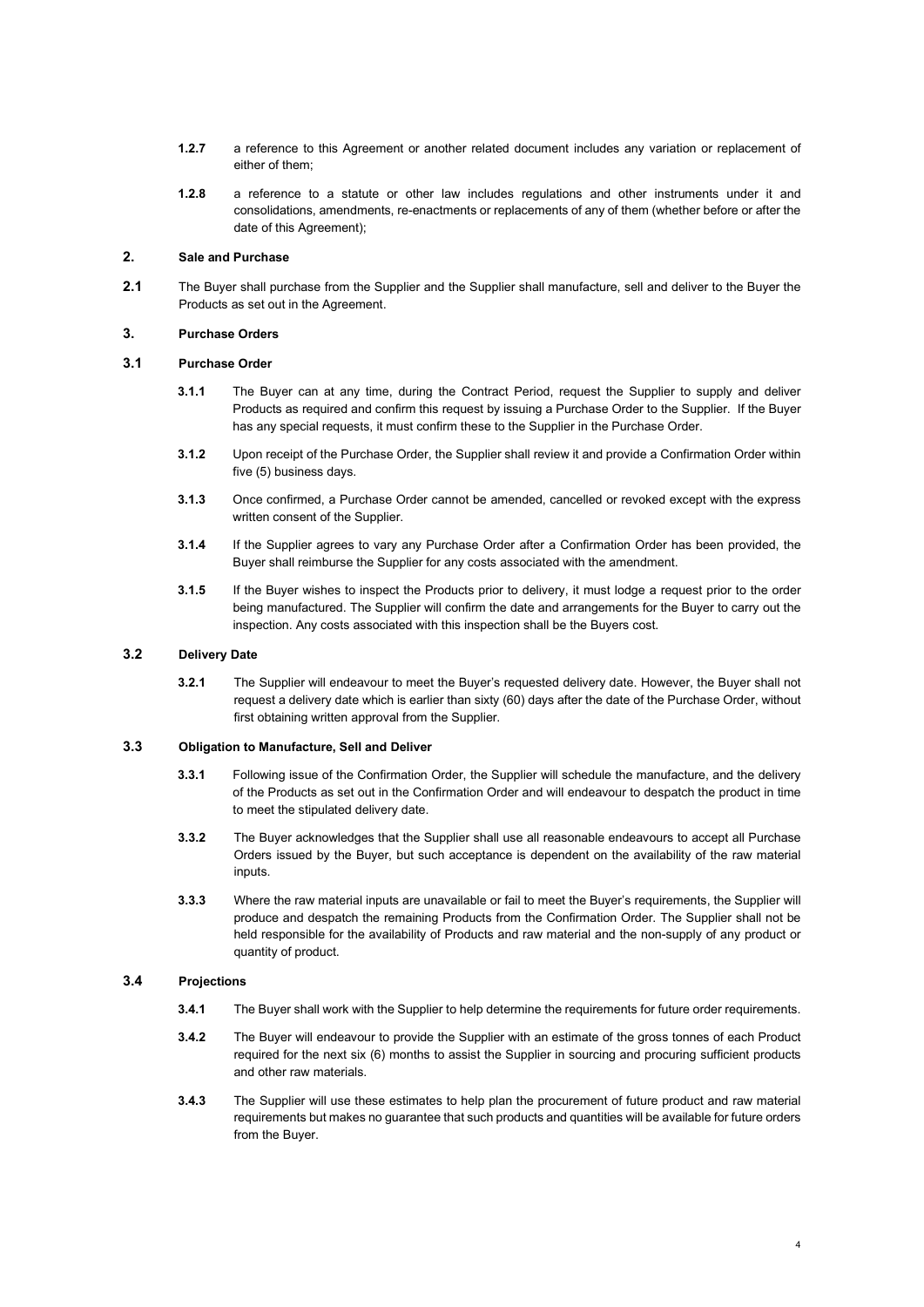**3.4.4** Nothing in claus[e 3.4](#page-3-0) and no projection provided by the Buyer shall impose any obligation on the buyer to order the quantity stated in any projection and the Buyer will not be liable in any way to the Supplier for any loss or expense incurred by the Supplier in reliance on any projection.

## **4. Manufacturing, Packing and Labeling**

- **4.1** The Supplier shall manufacture the Product for sale to the Buyer in accordance with:
	- **4.1.1** the relevant Product Formulation; and
	- **4.1.2** accepted industry standards and practice for similar products.
- **4.2** The Supplier shall pack and label the Products in accordance with the Packing and Labelling Specifications. The Supplier shall be under no obligation to pack or label the Products until such time as it receives instructions from the Buyer. In the event there is a delay in the provision of these instructions from the Buyer, and subsequent supply of required packing and labelling items, then the specified Delivery Date may have to be extended. Any associated extension to the delivery date will be advised to the Buyer.
- **4.3** If the Buyer proposes any variation or alteration to the Product Formulations, the Parties shall discuss in good faith with a view to mutually agreeing to any variation to the terms and conditions, including price and scheduled delivery, with these amended and agreed terms confirmed in writing.

#### **5. Delivery, Title, Risk and Insurance**

- **5.1** All Products sold and exported out of New Zealand, are, unless otherwise agreed, on an 'Ex Works' basis as provided in the Incoterms 2010 published by the International Chamber of Commerce.
- **5.2** Any Product that is delivered to the Buyers delivery destination within New Zealand is despatched on an "Ex Works" basis.
- **5.3** The Supplier shall comply with the Delivery Procedures and Specifications with respect to the Purchased Quantity of any Product to the Delivery Destination.
- <span id="page-4-0"></span>**5.4** If the Buyer has requested to inspect the Products prior to delivery, the Supplier will advise the Buyer of the time and place that they may inspect the Products. If the Buyer finds any damage, defect or shortfall in the Products it will immediately advise the Supplier in writing, and in any case before the date that the Supplier intends to have the Product loaded for delivery. If the Supplier disputes any matter raised during this inspection, the dispute provisions under claus[e 15](#page-8-0) shall apply.
- **5.5** The Supplier's liability to the Buyer for any shortfall, damage or defect in the Products discovered under claus[e 5.4](#page-4-0) or which is determined to have occurred prior to delivery of the Products to the Buyer is limited to replacing the missing, damaged or defective Products at no cost to the Buyer, or providing a credit to the Buyer . The Supplier shall not be liable for any shortfall, damage or defect in the Products or any other loss, cost or expense suffered by the Buyer that occurs after the Products have been despatched to the Buyer.
- **5.6** Legal title to the Products shall not pass to the Buyer until the Supplier has received payment in full of all amounts due to the Supplier in respect of all such Goods.
- **5.7** Without limiting anything else in this Agreement, the Buyer grants to Supplier a security interest in the Products and their proceeds to secure all payments under the Agreement and all money owing by the Buyer to the Supplier. The Buyer agrees to do all things necessary to enable the Supplier to register a financing statement on the PPSR and register the security interest on any other overseas securities register the Supplier may require, to ensure that the security interest is a first ranking perfected security interest over all the Products and proceeds.
	- **5.7.1** The Buyer waives its right to receive a copy of any verification statement in respect of any financing statement or financing change statement relating to the security interest.
	- **5.7.2** The parties agree that nothing in sections 114(1)(a), 120(1), 122, 133 or 134 of the PPSA will apply. The Buyer agrees to waive its rights given under sections 116, 120(2), 121, 125, 126, 127, 129 and 131 of the PPSA to the extent that these rights may be waived under section 107(2) of the PPSA.
	- **5.7.3** During such time as title in the Products remains in the Supplier, the Supplier (or its duly authorised agent) shall be entitled to inspect the Products or repossess them at any time and may enter the premises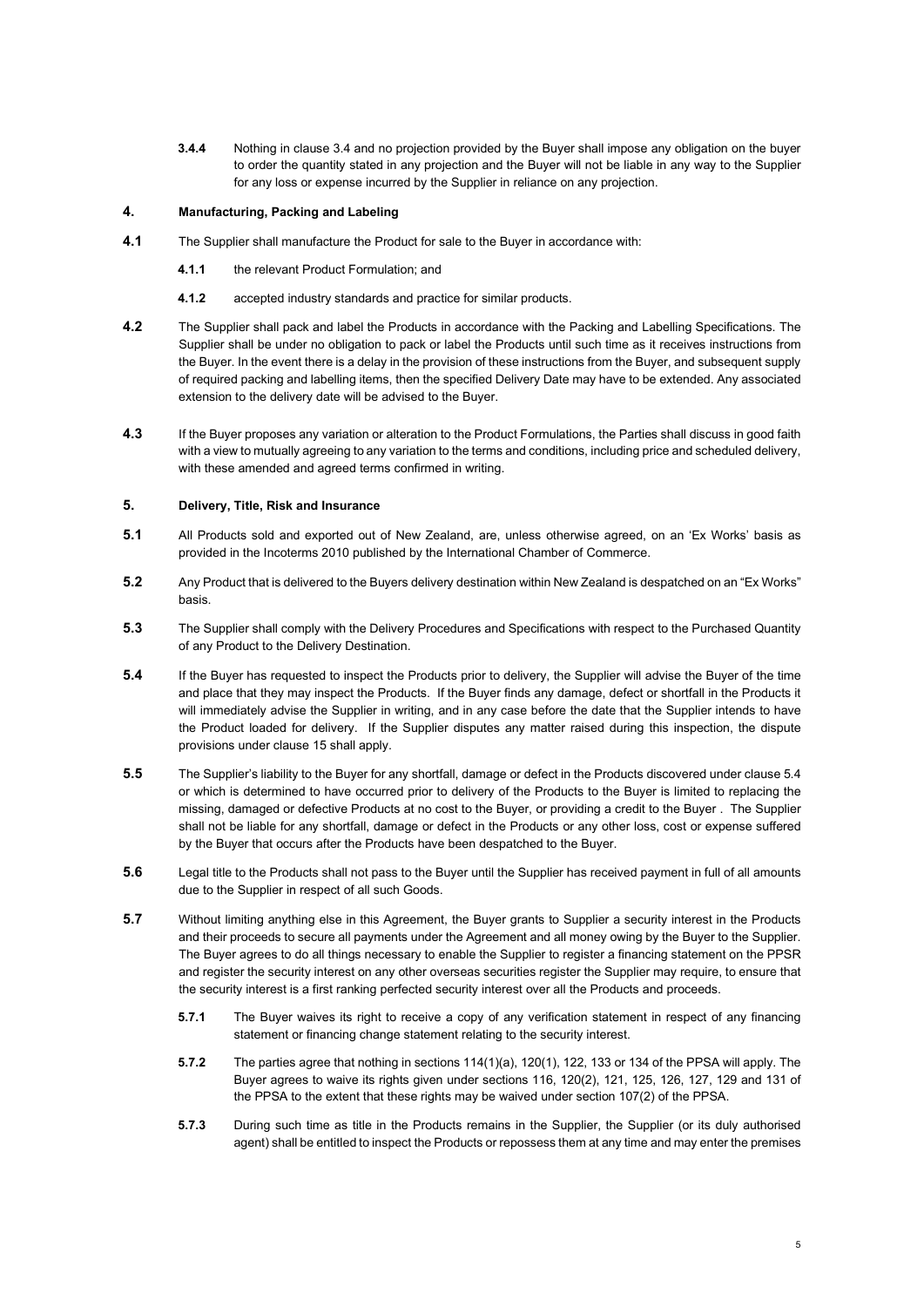where they are stored or reasonably thought to be stored and the Buyer irrevocably indemnifies the Supplier and its agents for any liability (including in relation to trespass or damage to property) that the Supplier or its agents may incur from repossessing the Products from those premises.

- **5.8** Risk in the Products shall pass to the Buyer in accordance with the delivery terms.
- **5.9** The route, carrier, ship, port of shipment and freight & logistics companies used for the delivery of the Products shall be determined by the Supplier (in its sole discretion), unless otherwise advised by the Buyer.
- **5.10** Within seven (7) days of the date of arrival, the Buyer must inspect the Product and inform the Supplier of any shortfall or damage or defect in them. If the Buyer does not inform the Supplier, the Buyer will be deemed to have accepted all Product as complying with its order and the Supplier will be under no liability to the Buyer.
	- **5.10.1** Where the buyer claims a quality defect in goods then a certificate as to the quality of the goods from the government testing agency in the country of the supplier shall be final and binding on the parties.
	- **5.10.2** In the absence of evidence from a recognised independent agency, the supplier certification as to the weights and/or quantity of goods supplied shall be deemed to be correct. In respect of any shortfall, where that shortfall is not as a result of something beyond the Supplier's reasonable control, the Supplier's liability to the Buyer is limited to making up that shortfall.
	- **5.10.3** In respect of any damage to the goods (except damage caused by the Buyer, including marked or shop soiled goods), the Supplier's liability to the Buyer is limited to any one or more or all of replacing the goods or repairing them (if the goods are capable of repair), or credit to compensating the Buyer at the rate applying under the contract for the damaged goods, as and in the proportions which the Supplier elects.
- **5.11** Return of goods the Supplier will not accept goods or product for return without prior approval and formal written consent from the Supplier. Goods will only be accepted for credit or replacement if they fall outside the agreement or contract terms.
- **5.12** If the Buyer, for any reason, notifies the Supplier that it is unable to take delivery of the Product on the agreed delivery date, resulting in the Product having to be stored by the Supplier, the Buyer will pay for the product in full, as if actually delivered, and the Buyer will be charged for the storage of the Product and any other costs associated with the deferred delivery.
- **5.13** The Supplier will not be held responsible for any deterioration of the stored product, from the point it was ready for despatch, any change to labelling requirements, the products used by date or any other influence that in some way devalues the Product.
- **5.14** If, as a result of the unplanned storage, it becomes necessary to conduct remedial work e.g. retesting or reprocessing to make it acceptable for future delivery, the Buyer will be liable for all additional charges.
- **5.15** If the Buyer refuses to take delivery of the, now, compliant product or uncorrected non-compliant product, the Buyer will still be liable for all charges associated with the storage and recovery of the Product but the Product will revert to the Supplier, with no compensation to the Buyer.

## **6. Pricing**

- **6.1** The Supplier may, from time to time, after, and not before, the Review Date revise the Unit Price of any Product based on changes in market conditions, increases in manufacturing costs or other reasonable factors. If the Supplier elects to adjust the Unit Price of any Product, the Supplier shall provide the Buyer with no less than sixty (60) days' prior written notice ("Revision Notice") of the date that such revision is intended to come into effect.
- **6.2** Any revision to the Unit Price of any Product made pursuant to Clause 6.1:
	- **6.2.1** shall take effect from the date notified by the Supplier; and
	- **6.2.2** shall not affect the Unit Price payable by the Buyer for any Product which is the subject of a Purchase Order issued by the Buyer prior to the date of the Revision Notice.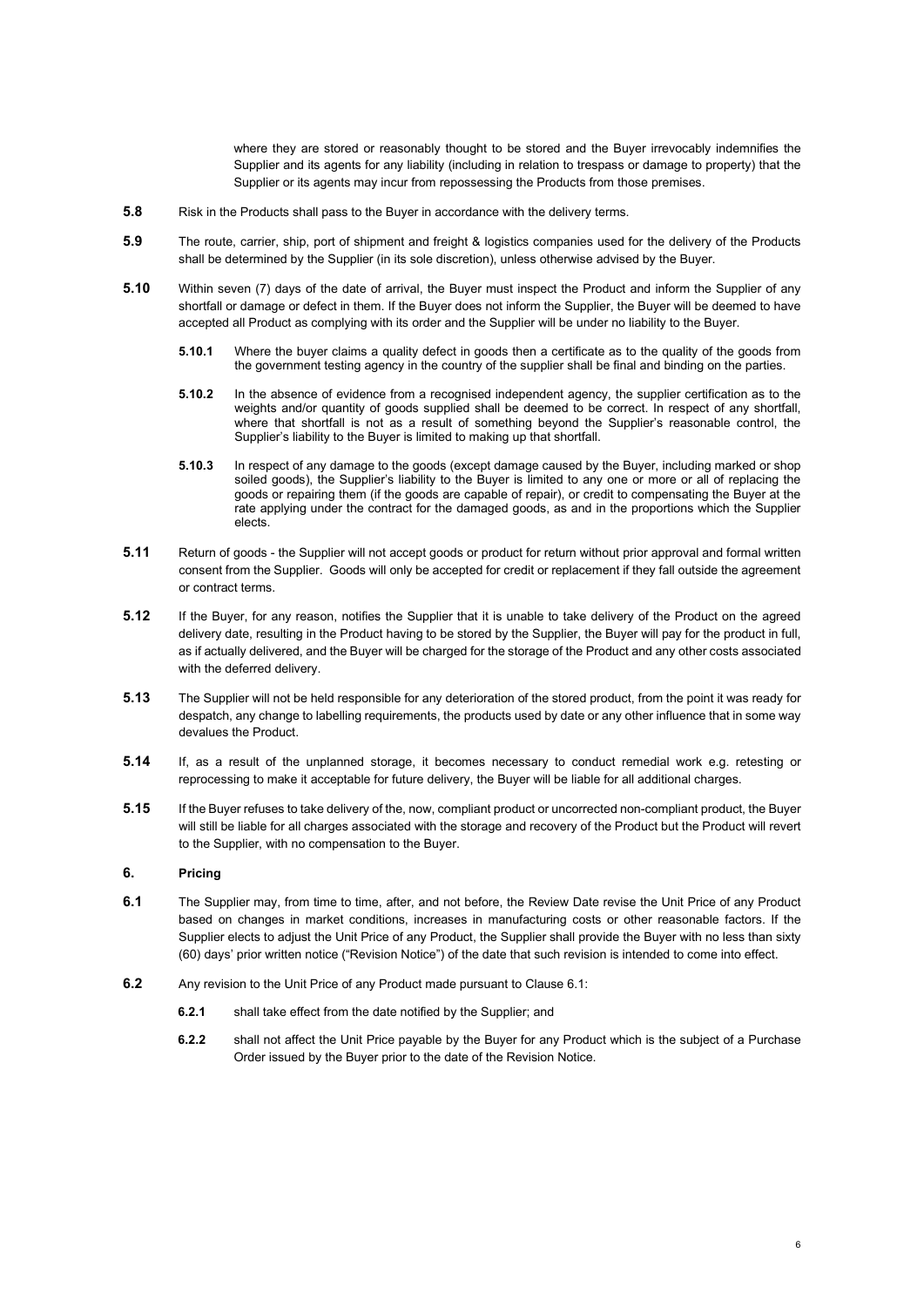#### **7. Payment of the Total Purchase Price**

- **7.1** Upon receiving a Confirmation Order the Buyer shall pay, in cleared funds to the Supplier's nominated bank account a non-refundable deposit in accordance with the agreement. Until such time as the deposit is paid, the Supplier shall not be obliged to process the order and the specified Delivery Date shall be delayed to a date not less than sixty days (60) days after the deposit is received by the Supplier.
- **7.2** The Supplier shall, once the Products are ready for despatch, invoice the Buyer the Total Order Price for all the Products being despatched to the Buyer
- **7.3** The Buyer, if goods are to be exported, shall, subject to the any separately agreed terms of this Agreement, make full payment of the sum due, to the Supplier, by way of cash against documents (CAD) via the Suppliers nominated bank.
- **7.4** The Buyer, if the goods are to be delivered within New Zealand, shall, subject to any separately agreed terms of the Agreement, make full payment of the sum due, to the Supplier, prior to the Product being despatched to the **Buver**
- **7.5** The Buyer shall not withhold or set off any part of the Total Purchase Price without the express written consent of the Supplier.
- **7.6** Without, prejudice to any of the Supplier's other rights and remedies, if the Buyer does not pay the Total Purchase Price on the Payment Due Date the Supplier shall be entitled to:
	- **7.6.1** Charge default interest of 2% per month on the outstanding amount:
	- **7.6.2** Charge for the costs of the Supplier recovering any overdue amounts (including court, solicitor and debt collection and enforcement costs);
	- **7.6.3** Cancel or suspend any further despatch of Products to the Buyer under any Confirmation Order and sell or otherwise dispose of those Products elsewhere.

#### **8. Supplier Warranties**

- **8.1** The Supplier certifies to the Buyer that every Purchased Quantity of any Product shall be manufactured in accordance with the Product Formulations, accepted industry standards and practice for similar products, and shall conform to the agreed Product Formulations in all respects.
- **8.2** The Supplier further confirms that:
	- **8.2.1** the execution, delivery, and performance of this Agreement have been duly authorised by the Supplier's authorised personnel; and
	- **8.2.2** this Agreement constitutes a valid and binding agreement of the Supplier, enforceable against the Supplier in accordance with its terms;
- **8.3** The Supplier shall provide the Buyer with any available, appropriate information, brochures, catalogues or samples reasonably required to sell the Products, during the term of this Agreement. The Supplier reserves the right to charge the Buyer for these resources.

### **9. Buyer's Agreements, Warranties and Undertakings**

- **9.1** The Buyer agrees, warrants and undertakes to the Supplier that the Buyer is the rightful owner or licensee of all copyright and/or trademark pertaining to marks used on the product design and packaging of each Product.
- **9.2** The Buyer agrees, represents and warrants to the Supplier that:
	- **9.2.1** the Buyer has the corporate power and authority to enter into this Agreement and to carry out its obligations;
	- **9.2.2** the execution, delivery and performance of this Agreement by the Buyer has been duly authorised by the Buyer's authorised personnel;
	- **9.2.3** this Agreement constitutes a valid and binding agreement of the Buyer, enforceable against the Buyer in accordance to its terms;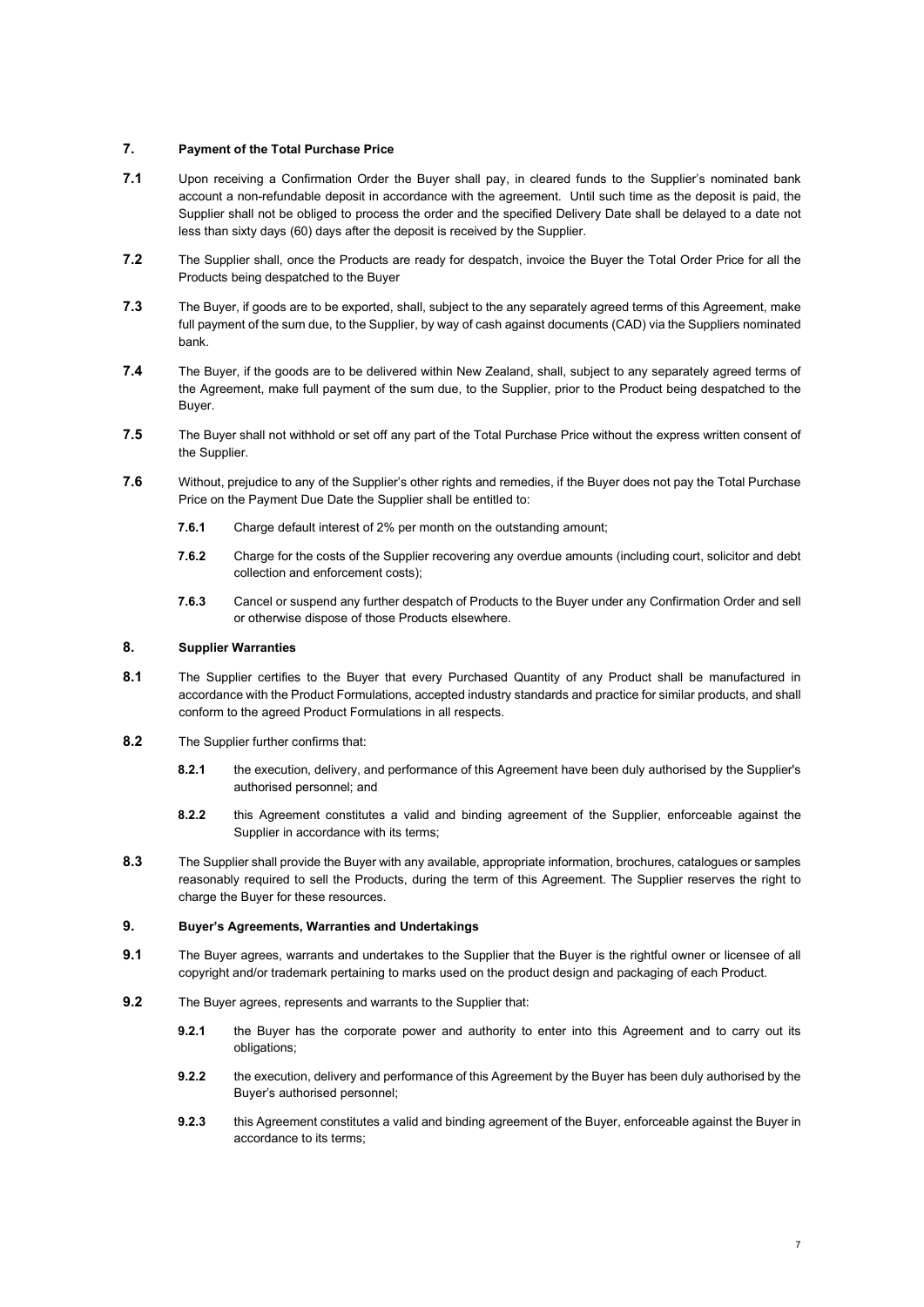- **9.2.4** the Buyer will be responsible for complying with all customs and border requirements at the Delivery Destination. The Supplier will provide reasonable support to assist with the importation. However, it will not be liable for any costs the Buyer may incur if any order is delayed or rejected by the customs officials or any other relevant authority;
- **9.2.5** it will provide all information necessary to allow the Supplier to fill each order and for ensuring the accuracy of each order;
- **9.2.6** it will not hold itself out to be the Supplier's agent or partner and shall not attempt to or agree to bind the Supplier in any way;
- **9.2.7** the Buyer must comply strictly with all local laws and regulations that cover the sale and supply of the Products in the Buyer's Region or Market;
- **9.2.8** the Buyer shall promote and advertise the Products in the Buyer's Region or Market to the best of its ability in order to be in a position to purchase the agreed Minimum Quantity;
- **9.2.9** it shall indemnify, and keep indemnified, the Supplier from and against any and all loss, damage or liability suffered by the Supplier resulting from a breach of this Agreement by the Buyer;
- **9.2.10** it is not entitled to assign the rights and obligations under this Agreement at any time without the prior written consent of the Supplier (which it may withhold in its sole discretion).

## **10. Inspection**

- **10.1** The Supplier shall, whenever requested by the Buyer, permit the representatives of the Buyer, at no charge, to enter into any premises during normal business hours at which the Products are manufactured, to inspect the premises and equipment used in the manufacture, packing and labelling of the Products and to take and remove samples of the Products being manufactured in order to conduct quality tests;
- **10.2** The Buyer is entitled to no more than two inspection requests in each year of the agreement. Additional inspections within a year can be organised but will incur a charge from the Supplier;
- **10.3** The costs associated with any additional tests, commissioned by the Buyer, or for tests requested outside of the agreed Product Formulation or specification will be at the Buyer expense.

## <span id="page-7-0"></span>**11. Exclusivity and Proprietary Rights**

#### **11.1 Exclusivity**

**11.1.1** The Supplier agrees and undertakes to the Buyer that neither the Supplier nor any related party shall, during the Term, use any of the Buyer's Marks except to label the Products sold and delivered to the Buyer, without the prior written consent of the Buyer;

### **11.2 Proprietary Rights and Confidentiality**

- **11.2.1** The Supplier acknowledges and agrees that the Buyer is the owner and licensee of the Buyer's Marks and the Supplier shall not acquire any right, benefit or interest in the Buyer's Marks by this Agreement or by virtue of anything done by the Supplier pursuant to this Agreement or any Purchase Order;
- **11.2.2** The Buyer and Supplier acknowledge that they are in possession of Confidential Information. The Parties shall uphold the confidentiality of all such information and shall not copy, use or disclose any such information whether during or after the termination of this Agreement to any person except where such use or disclosure is necessary or mandatory e.g.:
	- (i) for the discharge of the Parties obligations under this Agreement;
	- (ii) to comply with any statutory requirements in New Zealand; or
	- (iii) in the prosecution or defence of any legal action in any court of law.
- **11.2.3** The obligations contained in this clause [11](#page-7-0) shall endure, even after the termination or expiry of this Agreement, without limit and until any Confidential Information enters the public domain (unless due to a breach of this clause [11\)](#page-7-0).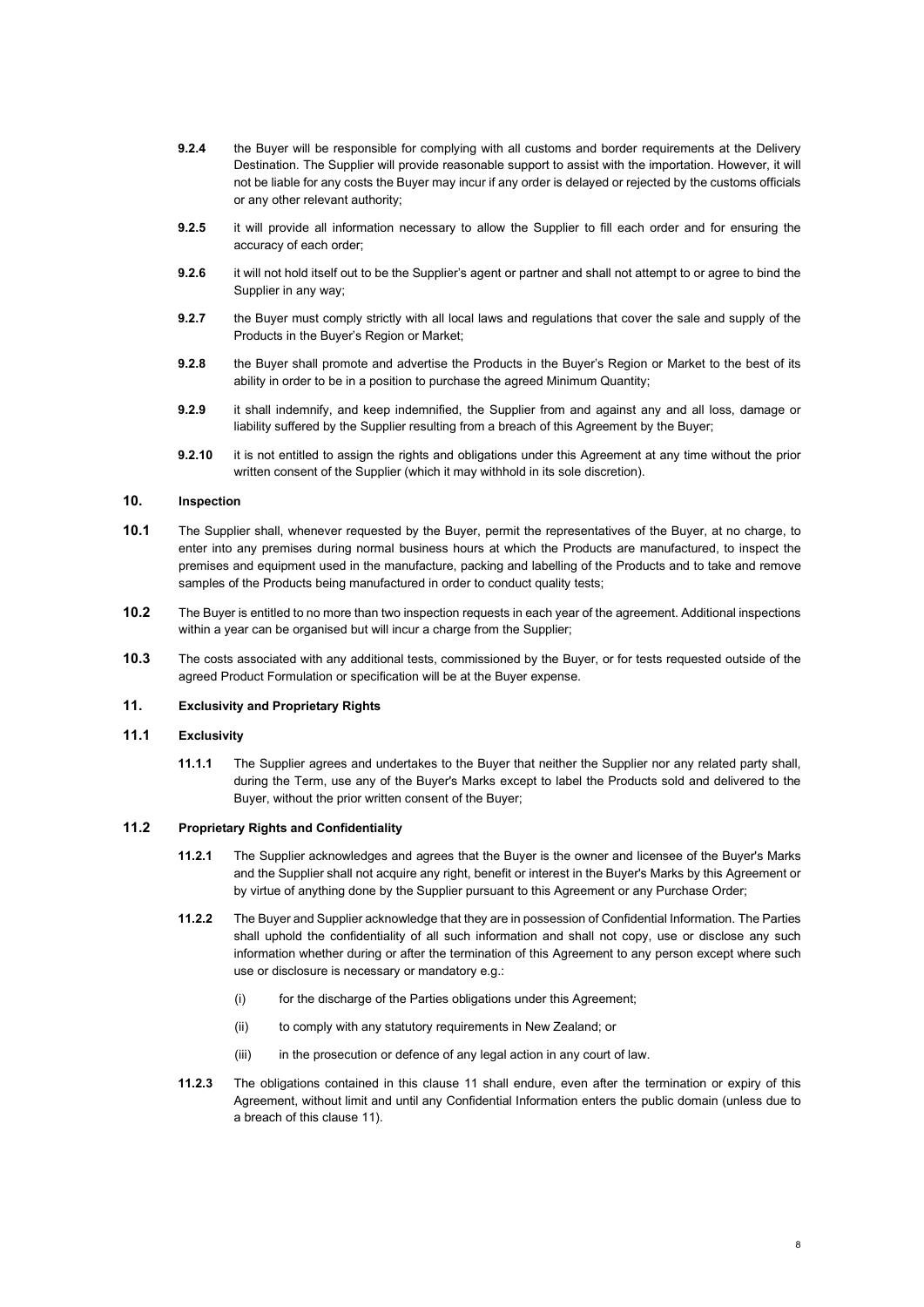## **12. Option to Extend**

- **12.1** The Buyer may request an extension to the original Contract Period for an Additional Period, typically one (1) year. The Buyer must lodge this request in writing at least three (3) months prior to the expiry of the original Contract Period;
- **12.2** The Supplier agrees to consider this request, in good faith, and will confirm to the Buyer the decision regarding whether to extend the period and the details of the extended period. The decision will be confirmed to the Buyer before the end of the existing Contract Period;

## **13. Termination**

- **13.1** Either Party shall be entitled to terminate this Agreement immediately by written notice served, on the other Party, at any time after:
	- **13.1.1** the other Party:
		- (i) suspends or ceases business or becomes insolvent or admits in writing its inability to pay its debts when due; or
		- (ii) a resolution is passed for its winding up or dissolution or any other order shall be made by any competent court for the appointment of a liquidator, judicial manager, trustee or conservator of the whole or any part of the assets, rights or revenues of the other party save for the purpose of or following an amalgamation or reconstruction; or
		- (iii) a distress or execution is levied or enforced upon or against any property of the other Party or if any encumbrancer takes possession of or a receiver is appointed of all or such part of the undertaking or property or assets of the other Party.
- **13.2** If a Party defaults in the observance or performance of any of the terms of this Agreement then the non-defaulting Party may serve a notice on the defaulting Party specifying the default and giving that Party thirty (30) days to remedy the default, if such default is capable of remedy. If the notice expires and the default remains un-resolved, then the non-defaulting Party may terminate this Agreement by written notice to the other. Any such termination shall be without prejudice to that Party's rights and remedies against the defaulting Party;
- <span id="page-8-1"></span>**13.3** If the Agreement is terminated by either Party, the Buyer may at any time after notice of termination has been given by either Party, cancel any one or more Purchase Orders issued prior to such notice of termination by giving written notice to the Supplier. The Buyer is not entitled to cancel, under this claus[e13.3,](#page-8-1) any Purchase Order in relation to the Purchased Quantity of any Product which has been manufactured and is ready for transit or is already in transit to the Buyer;
- **13.4** In the event of the cancellation of any Purchase Order, by the Buyer, under clause [13.3,](#page-8-1) the Supplier and Buyer shall be unconditionally released and discharged from all obligations relating to or arising from that Purchase Order and the Buyer shall be released from its obligation to pay the Total Purchase Price for the Purchased Quantity of that Product relating to the Purchase Order;
- **13.5** Except as expressly provided in this Agreement, the termination of this Agreement shall not affect the rights and obligations of the Parties arising from Purchase Orders and Confirmation Orders issued prior to the termination of this Agreement.

## **14. Governing Law and Jurisdiction**

- **14.1** This Agreement shall be governed by the laws of New Zealand and the Parties agree to submit to the exclusive jurisdiction of the New Zealand courts;
- **14.2** The United Nations Convention on Contracts for the International Sales of Goods (The Vienna Convention) does not apply to this agreement.

## <span id="page-8-0"></span>**15. Dispute Resolution**

**15.1** Resolution of any and all disputes arising from or in connection with this Agreement, **("Disputes")**, will be subject to the provisions of this clause 15.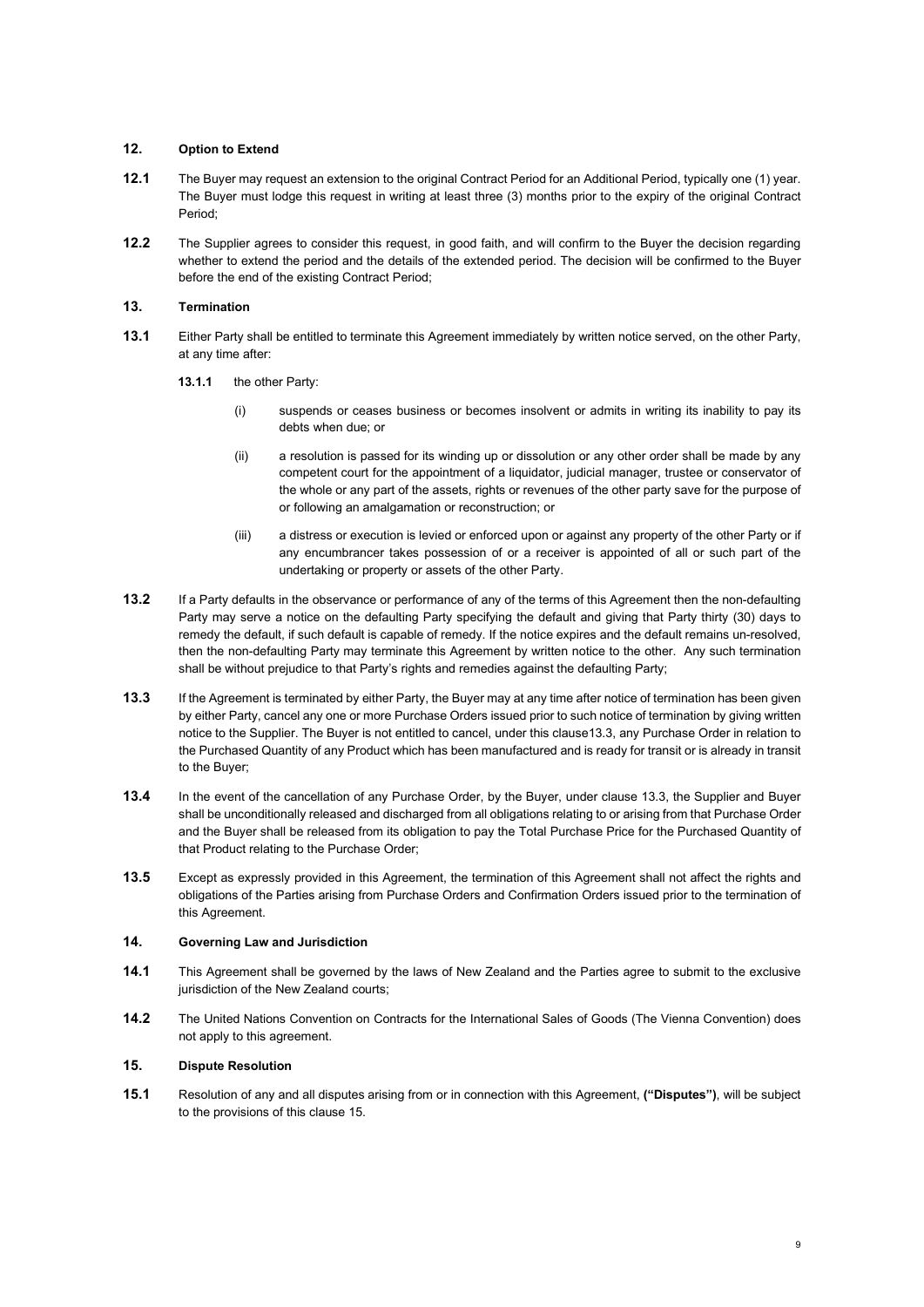- **15.2** Nothing in this clause 15 will prevent either party from seeking or obtaining legal or other equitable remedy to preserve the status quo whilst awaiting resolution of a Dispute.
- **15.3** Either party may give the other party written notice of any Dispute not resolved in the normal course of business.
- **15.4** The parties will act, in good faith, to resolve any Dispute promptly by negotiation between the authorised executives of the parties. The executive appointed to deal with the matter must be at a higher level of management than the persons with direct responsibility for administration and performance of this Agreement.
- **15.5** Within ten (10) Business Days after delivery of the first notice, the relevant executives of both parties will communicate or meet at a mutually acceptable time and place, and thereafter as often as they reasonably deem necessary, to attempt to resolve the Dispute.
- **15.6** If the Dispute has not been resolved by negotiation within twenty (20) Business Days of the first party's notice, or if the parties failed to communicate or meet within twenty (20) Business Days of the first party's notice, either party may refer the matter to a suitably qualified New Zealand mediator for mediation in Christchurch, New Zealand.
- **15.7** If a resolution, of such dispute, is not resolved by mediation within a mutually agreed timescale, any Party may submit the dispute to arbitration in accordance with the clause 15.8
- **15.8** Unless otherwise agreed and subject to compliance with the procedure for amicable negotiations in good faith and mediation, any dispute arising out of or in connection with the Agreement, including any question regarding its existence, validity or termination, shall be referred to and finally resolved by arbitration in New Zealand in accordance with the Arbitration Rules of the New Zealand International Arbitration Centre ("**Arbitration Rules**. The tribunal shall consist of one arbitrator to be appointed in accordance with the Arbitration Rules. The language of the arbitration shall be English. The seat of the arbitration shall be New Zealand and the Arbitration Act 1996, or any replacement legislation shall govern the arbitration.
- **15.9** Notwithstanding any dispute which arises out of or in connection with this Agreement (excluding any dispute relating to any non-payment by the Buyer to the Supplier), and irrespective of whether any Party has initiated the dispute resolution procedures described in this claus[e 15,](#page-8-0) unless otherwise provided in this Agreement, each Party agrees to continue the performance of its obligations under this Agreement whilst the dispute is being resolved.

### **16. General**

- **16.1** Any failure or delay, by either Party, in exercising any right, power or remedy shall not be deemed to be a waiver or a partial waiver of such right, power or remedy unless such rights, powers or remedies are specifically waived by the Party in writing.
- **16.2** This Agreement may be executed in any number of counterparts, and by the Parties to this Agreement on separate counterparts but shall not be effective until each of the Parties has executed at least one counterpart and delivered it to the other party. Each counterpart shall constitute an original of this Agreement, but all counterparts shall together constitute one and the same agreement.
- **16.3** This Agreement may be revised, varied or amended in any way by agreement in writing, having been executed by both parties in the same manner as this Agreement is executed.
- **16.4** If any provision of this Agreement is held to be invalid or unenforceable, it shall not affect the validity or enforceability of any other provision of this Agreement, which shall remain in full force and effect.
- **16.5** This Agreement constitutes the entire agreement between the parties and shall supersede all previous negotiations, commitments and/or agreements.
- **16.6** If any sales tax or any other similar charge is levied on the Supplier by its Central or Local Government, then the Buyer agrees to pay such sales tax to the Supplier.
- **16.7** To the extent permitted by law, the Parties agree to contract out of the Sale of Goods (United Nations Convention) Act 1994 and the United Nations Convention on Contracts for the International Sale of Goods (1980) and the Sale of Goods Act 1908.